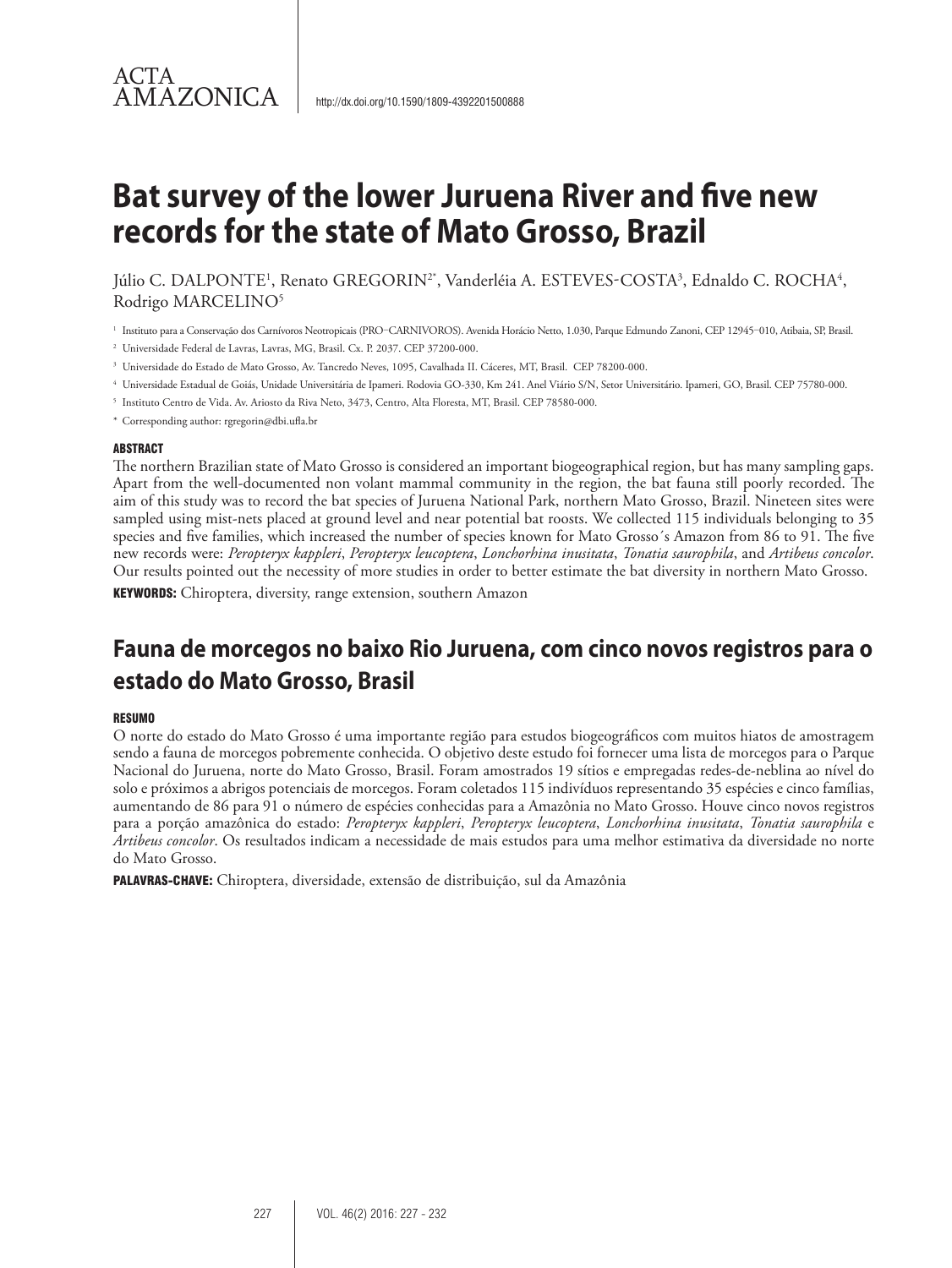The southern and western Brazilian Amazon has long been considered a high priority area for scientific investigations, including basic information about its biodiversity (Bernard *et al*. 2011a; Louzada *et al*. 2015). Southern Brazilian Amazonia encompasses basically the southern portions of the states of Amazonas and Pará, and northern Mato Grosso. Since the 1970´s this area has been subject to a variety of anthropogenic impacts, including logging, mining, and the expansion of commercial and subsistence agriculture (Ferreira *et al*. 2014). Mato Grosso has lost approximately 13 million hectares of forest (35 % of a total of 37 million hectares deforested in the Brazilian Amazônia) from 2001 to 2009 (MDIC 2012).The rapid regional expansion of human activities contrasts strongly with the paucity of data on biological communities in the area (Bernard *et al*. 2011a). As a result of the few studies conducted there, northern Mato Grosso was considered to have about 11 to 22 species of bats (Miranda-Ribeiro 1914; Bernard *et al*. 2011a). Recently, and applying a higher sampling effort, Miranda *et al*. (2015) recorded 33 species along the middle Teles Pires River, which is a more realistic bat richness for an Amazonian site in Mato Grosso State.

ACTA

AMAZONICA

Here we present data on a bat survey conducted during a REA (Rapid Ecological Assessment) in Juruena National Park (PNJu), northern Mato Grosso, which includes five new bat records for the state. PNJu has 1.9 million hectares and encompasses the municipalities of Apiacás, Nova Bandeirantes, Colniza and Cotriguaçu (Mato Grosso State), and Apuí and Maués (Amazonas State). The study site (8°55'35.32"S, 58°34'27.75"W) is located in a transitional zone between the rainforest of the Amazon biome and the savannah of the Cerrado biome.

The region is characterized by a flat topography with small patches of hilly terrain (elevation ranges from 40 m to 457 m, mean of 185 m a.s.l.). PNJu lies mostly within the Tapajós River basin, which is formed by two secondary sub-basins: the Juruena and Teles Pires-Arinos, but includes a small part of the Madeira River basin (Santos and Irgang 2008). The Park is covered predominantly with terra firme dense forest and flooded alluvial ombrophylous forests. Small patches of savannah and seasonal semi-deciduous forest also occur. An equatorial climate dominates the region, with temperatures between 24ºC and 26ºC. Rains are abundant and regular, with annual rainfall ranging from 2,000 to 2,500mm during a short dry season (June to September) and a rainy season from October to April. The annual mean humidity varies between 80% and 90% *(ICMBio 2011).*

Bats were sampled from 12 to 28 November 2007 and from 25 February to 15 March 2008, both during the rainy season. Bats were captured with mist nets placed in the understory, between flooded and terra-firme forests. Nets were operated on average for two nights per study site (19 study sites sampled; Table 2), totaling 38 sampled nights. Three seven meter nets were operated from 18:00 h until 00:00 h and total capture effort was 4,872 net-meter-hours. Some individuals were collected by searching diurnal roosts in tree cavities, foliage, culverts, and abandoned buildings. Bats were collected following the protocols of Sikes *et al*. (2011). Captures occurred under permission number SISBIO # 12171. Voucher specimens are presently housed at the Mammal Collection of the Universidade Federal de Lavras (CMUFLA) (Appendix 1).

A total of 115 individuals were collected (Table 1). Of the total collected specimens, 82 were captured in mist nets and 33 were captured in roosts (Tables 1 and 2). Thirty-five species from five families were recorded (Table 1), which is a number slightly higher than Miranda *et al*. (2015) (33 species and five families) for the middle Teles Pires River (MT). As in many other Amazonian bat inventories (*e.g*., Simmons and Voss 1998; Lim *et al*. 2005; Miranda *et al*. 2015) the most diverse groups recorded were frugivore phyllostomids (14 species), animalivore phyllostomids (nine species), and insectivorous emballonurids (six species). Among the recorded species there are five new records for the state of Mato Grosso and a range extension for the southern Amazon basin, increasing the bat diversity from 86 (Bernard *et al*. 2011b; Louzada *et al*. 2015) to 91 species (Table 1) for Amazonian Mato Grosso. The new records are: *Peropteryx kappleri*, *P. leucoptera*, *Lonchorhina inusitata*, *Tonatia saurophila*, and *Artibeus concolor*. Though Bernard *et al*. (2011b) included *Carollia castanea* in their list of bats for the Brazilian Amazon, Nogueira *et al*. (2014) excluded that species from the Brazilian list and we therefore do not consider it to be present in Mato Grosso. Regarding the new records for the state of Mato Grosso, the closest record of *P. kappleri* is Beni (Bolivia) roughly 1,000 km southwest of PNJu; for *P. leucoptera*, Alter do Chão (Pará, Brazil) is 850 km northeast; for *L. inusitata*, Porto Velho (Rondônia, Brazil) is about 560 km west; for *A. concolor*, Altamira, Xingu river (Pará, Brazil) is 930 km northeast; and for *T. saurophila*, Cachoeira Nazaré (Rondônia, Brazil) is about 370 km west (Gardner 2008).

There were three specimens of *Platyrrhinus angustirostris* collected from here that were first mentioned in Nogueira *et al*. (2014) after identification confirmation by P. Velazco. The specimens had most of the diagnostic characters such as U-shaped uropatagium, metacarpal V longer than IV, and three stylar cusps on PM4. Some traits, however, were distinct from the original description of the species (Velazco *et al*. 2010), in particular the reduced number of vibrissae (six instead eight) around the noseleaf.

PNJu has a strategic position in the Corredor de Conservação da Amazônia Meridional, ensuring environmental connectivity between protected areas in the far north of Mato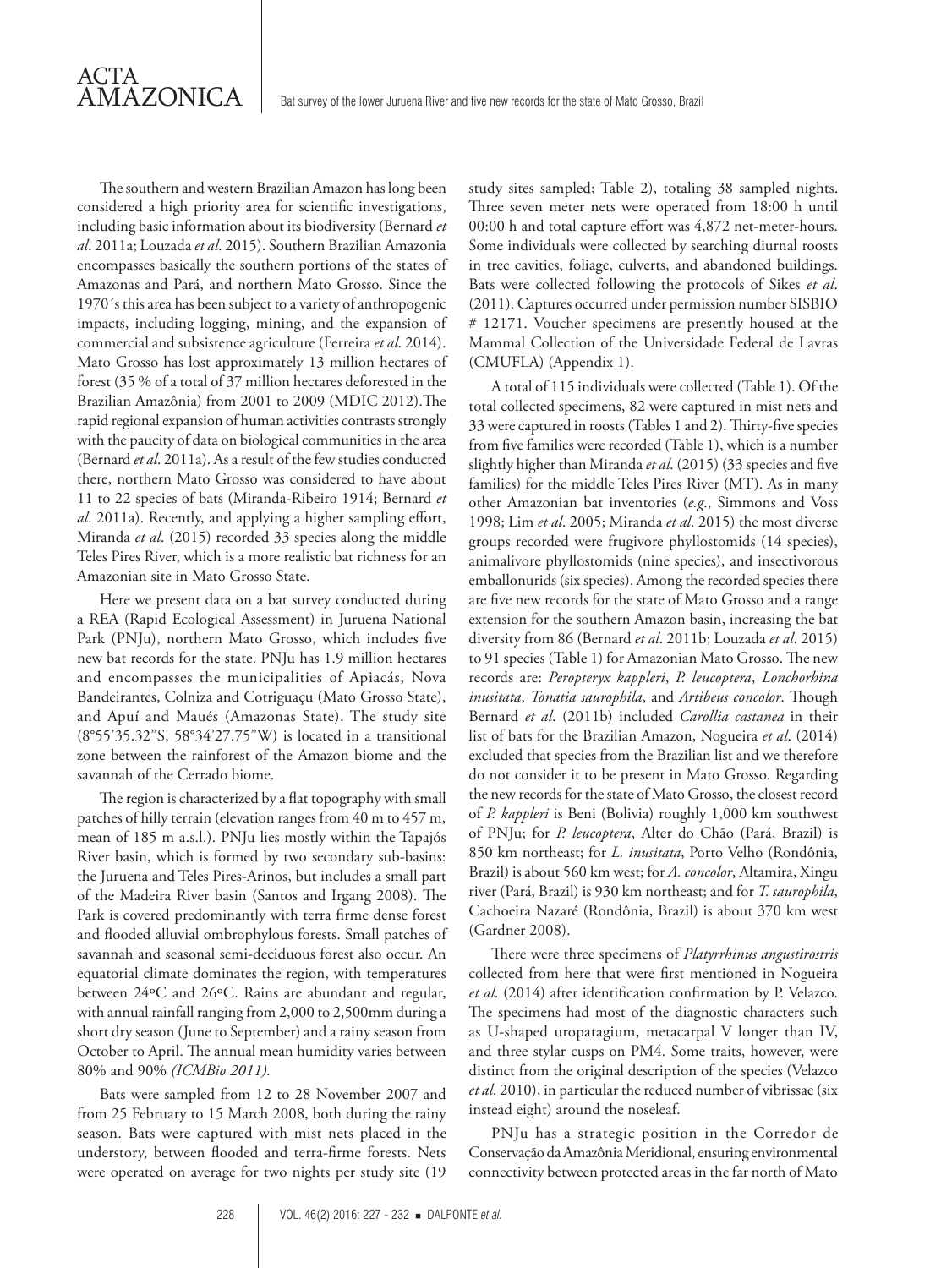Table 1. List of bat species recorded to Juruena River, Mato Grosso State, Brazil. Roost = active search on the roosts; net = captured by mist-nets. Nomenclature and classificatory arrangement follows Nogueira *et al*. (2014).

| Taxa                                         | Ν              | Capture                                     |
|----------------------------------------------|----------------|---------------------------------------------|
| <b>Family Emballonuridae</b>                 |                |                                             |
| Peropteryx kappleri Peters, 1867*            | 3              | roost (hollow<br>logs)                      |
| Peropteryx leucoptera Peters, 1867*          | 1              | roost (hollow<br>logs)                      |
| Peropteryx macrotis (Wagner, 1843)           | 10             | roost (hollow<br>logs)                      |
| Rhynchonycteris naso (Wied-Neuwied, 1820)    | 3              | roost (leaning<br>tree trunk over<br>water) |
| Saccopteryx bilineata (Temminck, 1838)       | 6              | roost (buttresses<br>in tree trunks)        |
| Saccopteryx leptura (Schreber, 1774)         | 1              | roost (over<br>standing tree<br>trunk)      |
| <b>Family Phyllostomidae</b>                 |                |                                             |
| <b>Subfamily Micronycterinae</b>             |                |                                             |
| Micronycteris microtis Miller, 1898          | $\mathfrak{p}$ | net                                         |
| <b>Subfamily Lonchorhininae</b>              |                |                                             |
| Lonchorhina inusitata Handley & Ochoa, 1997* | $\mathfrak{p}$ | net                                         |
| <b>Subfamily Phyllostominae</b>              |                |                                             |
| Chrotopterus auritus (Peters, 1856)          | $\mathbf{1}$   | net                                         |
| Lophostoma silvicolum D'Orbigny, 1836        | 6              | net                                         |
| Phylloderma stenops (Peters, 1865)           | $\overline{2}$ | net                                         |
| Phyllostomus hastatus (Pallas, 1767)         | $\overline{2}$ | net                                         |
| Phyllostomus elongatus (Geoffroy, 1810)      | $\mathbf{1}$   | net                                         |
| Trachops cirrhosus (Spix, 1823)              | 1              | net                                         |
| Tonatia saurophila Koopman & Williams, 1951* | $\mathbf{1}$   | net                                         |
| <b>Subfamily Glossophaginae</b>              |                |                                             |
| Glossophaga soricina (Pallas, 1766)          | 3              | net                                         |

| Taxa                                                              | N              | Capture                |
|-------------------------------------------------------------------|----------------|------------------------|
| <b>Subfamily Carolliinae</b>                                      |                |                        |
| Carollia benkeithi Solari & Baker, 2006                           | $\mathfrak{p}$ | net                    |
| Carollia brevicauda (Schinz, 1821)                                | 5              | net                    |
| Carollia perspicillata (Linnaeus, 1758)                           | 15             | net                    |
| <b>Subfamily Rhinophyllinae</b>                                   |                |                        |
| Rhinophylla pumilio Peters, 1865                                  | $\overline{2}$ | net                    |
| <b>Subfamily Stenodermatinae</b>                                  |                |                        |
| Artibeus concolor Peters, 1865*                                   | 1              | net                    |
| Artibeus lituratus (Olfers, 1818)                                 | 9              | net                    |
| Artibeus obscurus (Schinz, 1821)                                  | $\overline{4}$ | net                    |
| Artibeus planirostris (Spix, 1823)                                | 5              | net                    |
| Chiroderma trinitatum Goodwin, 1958                               | $\mathbf{1}$   | net                    |
| Chiroderma villosum Peters, 1860                                  | $\overline{2}$ | net                    |
| Dermanura gnoma (Handley, 1987)                                   | 6              | net                    |
| Mesophylla macconnelli Thomas, 1901                               | 1              | net                    |
| Platyrrhinus angustirostris Velazco, Gardner &<br>Patterson, 2010 | 3              | net                    |
| Uroderma bilobatum Peters, 1866                                   | $\overline{2}$ | net                    |
| Vampyressa thyone Thomas, 1909                                    | $\mathbf{1}$   | net                    |
| <b>Family Mormoopidae</b>                                         |                |                        |
| Pteronotus parnellii (Gray, 1843)                                 | $\overline{4}$ | roost (hollow<br>logs) |
| Pteronotus personatus (Wagner, 1843)                              | 1              | roost (hollow<br>logs) |
| <b>Family Noctilionidae</b>                                       |                |                        |
| Noctilios albiventris Desmarest, 1818                             | 2              | net                    |
| <b>Family Vespertilionidae</b>                                    |                |                        |
| Myotis nigricans (Geoffroy, 1824)                                 | 4              | roost (hollow<br>logs) |

\* First record for the Mato Grosso State

**Table 2.** Localities, habitats, and bat species collected in the Juruena National Park, northern Mato Grosso State.

| Locality name                                       | Coordinates              | Habitat                                    | Bat species                                                                                                                                   |
|-----------------------------------------------------|--------------------------|--------------------------------------------|-----------------------------------------------------------------------------------------------------------------------------------------------|
| Prainha – Left margin of Juruena<br>River (camping) | 8°54'32.0"S 58°33'27.6"W | Ombrophilous dense forest                  | M. microtis, L. silvicolum, P. stenops, T. cirrhosus,<br>C. perspicillata, A. lituratus, P. parnellii, and P.<br>personatus                   |
| Right Margin of Juruena River                       | 8°54'14.9"S 58°33'30.2"W | Ombrophilous dense forest                  | C. perspicillata and A. concolor                                                                                                              |
| Serra do Apiacás                                    | 8°56'17.4"S 58°33'39.6"W | Ombrophilous dense forest                  | P. macrotis, S. leptura, P. hastatus, G. soricina,<br>C. perspicillata, C. trinitatum, M. macconnelli, P.<br>angustirostris, and U. bilobatum |
| Ilha do Juruena                                     | 8°53'25.0"S 58°33'47.4"W | Ombrophilous dense forest                  | C. perspicillata                                                                                                                              |
| São João River trail                                | 8°57'02.7"S 58°32'41.4"W | Ombrophilous dense forest/open<br>forest   | P. leucoptera, R. naso, S. bilineata, L. inusitata,<br>L. silvicolum, A. lituratus, N. albiventris, and M.<br>nigricans                       |
| Murilândia                                          | 9°00'43.3"S 58°36'02.1"W | Ombrophilous dense forest/open<br>forest   | None                                                                                                                                          |
| Cedro trail                                         | 8°50'57.5"S 58°28'17.1"W | Ombrophilous dense forest/open<br>forest   | C. auritus, P. elongatus, T. saurophila, and A.<br>obscurus                                                                                   |
| Campinarana                                         | 8°47'51.3"S 58°26'03.5"W | Ombrophilous dense forest/open<br>savannah | C. villosum                                                                                                                                   |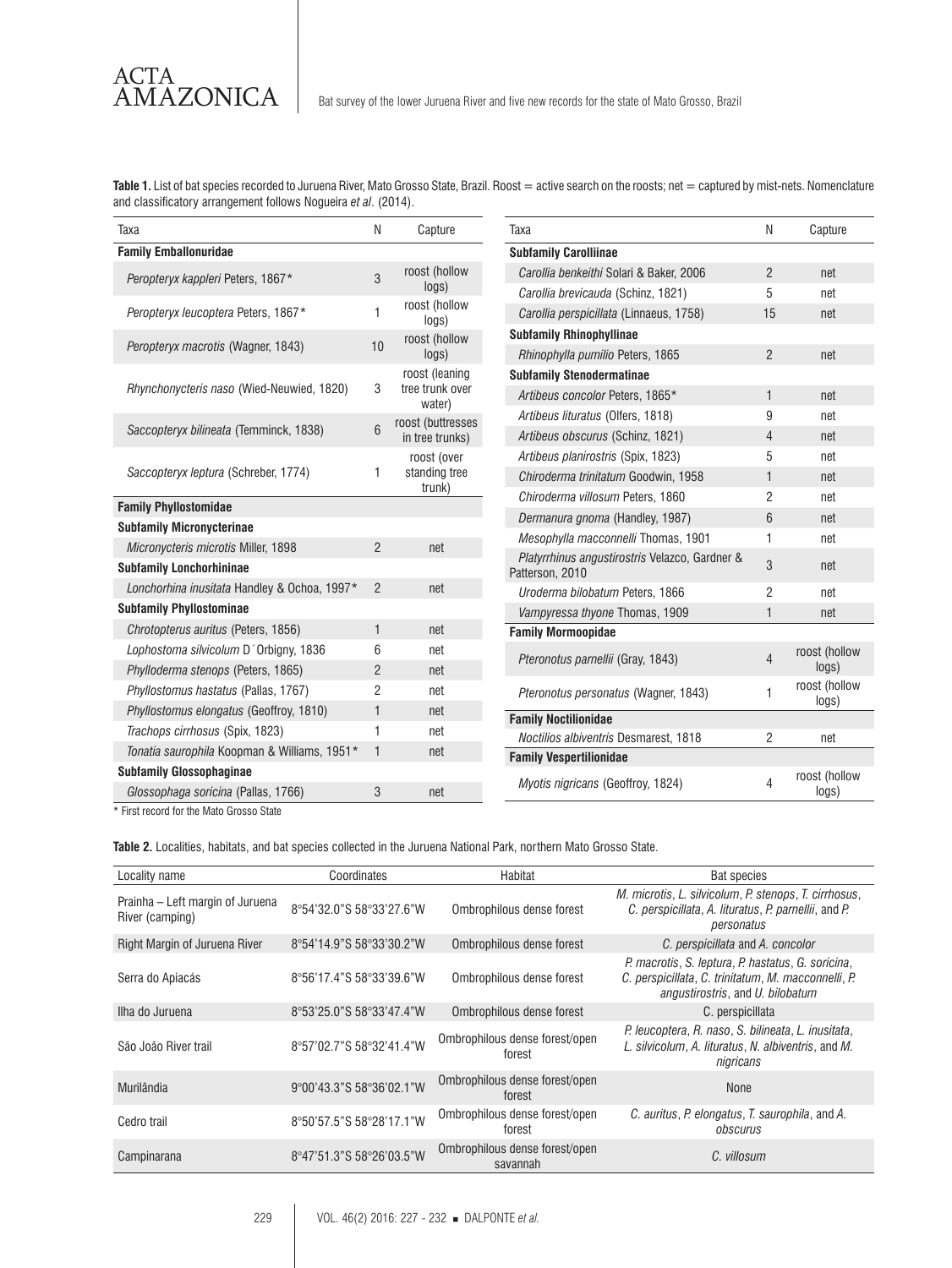| Locality name                          | Coordinates              | Habitat                                                     | Bat species                                                                       |
|----------------------------------------|--------------------------|-------------------------------------------------------------|-----------------------------------------------------------------------------------|
| Casa de Palha (Camping)                | 8°08'41.8"S 58°17'51.4"W | Ombrophilous dense forest/<br>forested savannah             | P. kappleri, P. macrotis, L. silvicolum, C. perspicillata,<br>and A. planirostris |
| São Tomé River, right margin           | 8°12'06.0"S 58°11'18.1"W | Ombrophilous dense forest/open<br>forest/forested savannah  | C. perspicillata and A. planirostris                                              |
| São Tomé River, left margin            | 8°12'27.2"S 58°12'11.3"W | Ombrophilous open forest/<br>forested savanna/open savannah | C. perspicillata and P. parnellii                                                 |
| Juruena River, manioc plantation       | 8°06'44.1"S 58°17'20.1"W | Ombrophilous dense forest/open<br>forest/forested savannah  | L. silvicolum, P. hastatus, and A. concolor                                       |
| São Simão Archaeological Site          | 8°13'28.3"S 58°19'02.4"W | Fluvio-lacustrine vegetation/<br>forested savannah          | None                                                                              |
| Camping                                | 7°36'57.2"S 57°56'54.6"W | Ombrophilous dense forest/open<br>forest                    | L. silvicolum, C. benkeithi, C. perspicillata, and A.<br>planirostris             |
| Taperinha Igapó                        | 7°39'24.3"S 57°56'26.9"W | Ombrophilous dense forest/open<br>forest                    | None                                                                              |
| Morrote                                | 7°34'05.1"S 57°57'56.2"W | Ombrophilous dense forest/open<br>forest                    | P. kappleri, A. planirostris, and V. thyone                                       |
| Fruit plantation (camping)             | 7°17'19.5"S 58°10'38.9"W | Ombrophilous dense forest/open<br>forest                    | C. benkeithi, C. brevicauda, A. obscurus, A.<br>planirostris, and U. bilobatum    |
| Surucucu, Vila de Colares<br>(camping) | 6°58'41.9"S 58°21'56.6"W | Ombrophilous open forest/<br>forested savanna               | C. brevicauda and A. planirostris                                                 |
| Taboca Road (Trilha do Garimpo)        | 6°58'14.9"S 58°23'38.0"W | Ombrophilous open forest/<br>forested savanna               | P. kappleri and P. macrotis                                                       |

Grosso, and making it one of the most effective strategies in controlling deforestation and conservation of Amazonian ecosystems (BRASIL 2004). In this sense, estimation of diversity and other basic information on fauna can be useful for conservation purposes, and despite the low sampling effort, which is common in Rapid Ecological Assessments, species richness was relatively high, and the highest for a single study site in Mato Grosso, to date. These results reinforce the need for inventories in areas with gaps in biogeographical and ecological knowledge, such as southern Amazonia. Furthermore, this enhances the role of PNJu for biodiversity conservation in the Southern Amazon.

### **ACKNOWLEDGMENTS**

This study forms part of the Programa Áreas Protegidas da Amazônia (ARPA) initiative towards the management plans of Amazon protected areas, conducted by Ministério do Meio Ambiente (MMA), Instituto Chico Mendes de Conservação da Biodiversidade (ICMBio), with the involvement of Fundo Global para o Meio Ambiente (GEF), Banco Mundial, Banco de Cooperação do Governo da Alemanha (KfW), Agência de Cooperação Alemã (GTZ), World Wildlife Found (WWF) Brasil, and Fundo Brasileiro para a Biodiversidade (FUNBIO). We thank Paul Velazco for specimens identification, Burton K. Lim and two anonymous referees for criticism on the first versions of the manuscript. This study is partially supported by CNPq (RG).

### **REFERENCES**

- Bernard, E.; Aguiar, L.M.S.; Machado, R.B. 2011a. Discovering the Brazilian bat fauna: A task for two centuries? *Mammal Review*,  $41.23 - 39$
- Bernard, E.; Tavares, V.C.; Sampaio, E. 2011b. Compilação atualizada das espécies de morcegos (Chiroptera) para a Amazônia brasileira. *Biota Neotropica*, 11: 35-46.
- Brasil. 2004. *Plano de Ação para a Prevenção e Controle do Desmatamento na Amazônia Legal*. Casa Civil. Brasília, 156p.
- Ferreira, J.; Aragão, L.E.O.; Barlow, J.; Barreto, P.; Berrenger, E.; Bustamante, M.; *et al*. 2014. Brazil's environmental leadership at risk. Mining and dams threaten protected areas. *Science*, 346: 706-707.
- Gardner, A.L. 2008. *Mammals of South America. Vol. 1, Marsupials, Xenarthrans, Shrews, and Bats*. University of Chicago Press, Chicago, xx + 666 p.
- ICMBio, 2011. *Plano de Manejo do Parque Nacional do Juruena*. http://www./portal/images/icmbio.gov.br/portal/images/ stories/imgs-unidades-coservacao/Encarte2.pdf. Accessed on 18/04/2015.
- Lim, B.K.; Engstrom, M.D.; Ochoa, G.J. 2005. Mammals. In: Hollowell T. and R.P. Reynolds (Ed.). Checklist of the terrestrial vertebrates of the Guiana Shield *Bulletin of the Biological Society of Washington*, 13: 77-92.
- Louzada, N.S.V.; Monte Lima, A.C.; Pessôa L.M.; Cordeiro, J.L.P.; Oliveira, L.F.B. 2015. New records of phyllostomid bats for the state of Mato Grosso and for the Cerrado of Midwestern Brazil (Mammalia: Chiroptera). *Check List*, 11(article 1644): 1-10.
- MDIC. 2012. *Subsídios e proposições para a formulação de uma política industrial sustentável na Amazônia. Sumários Executivos: Produtos*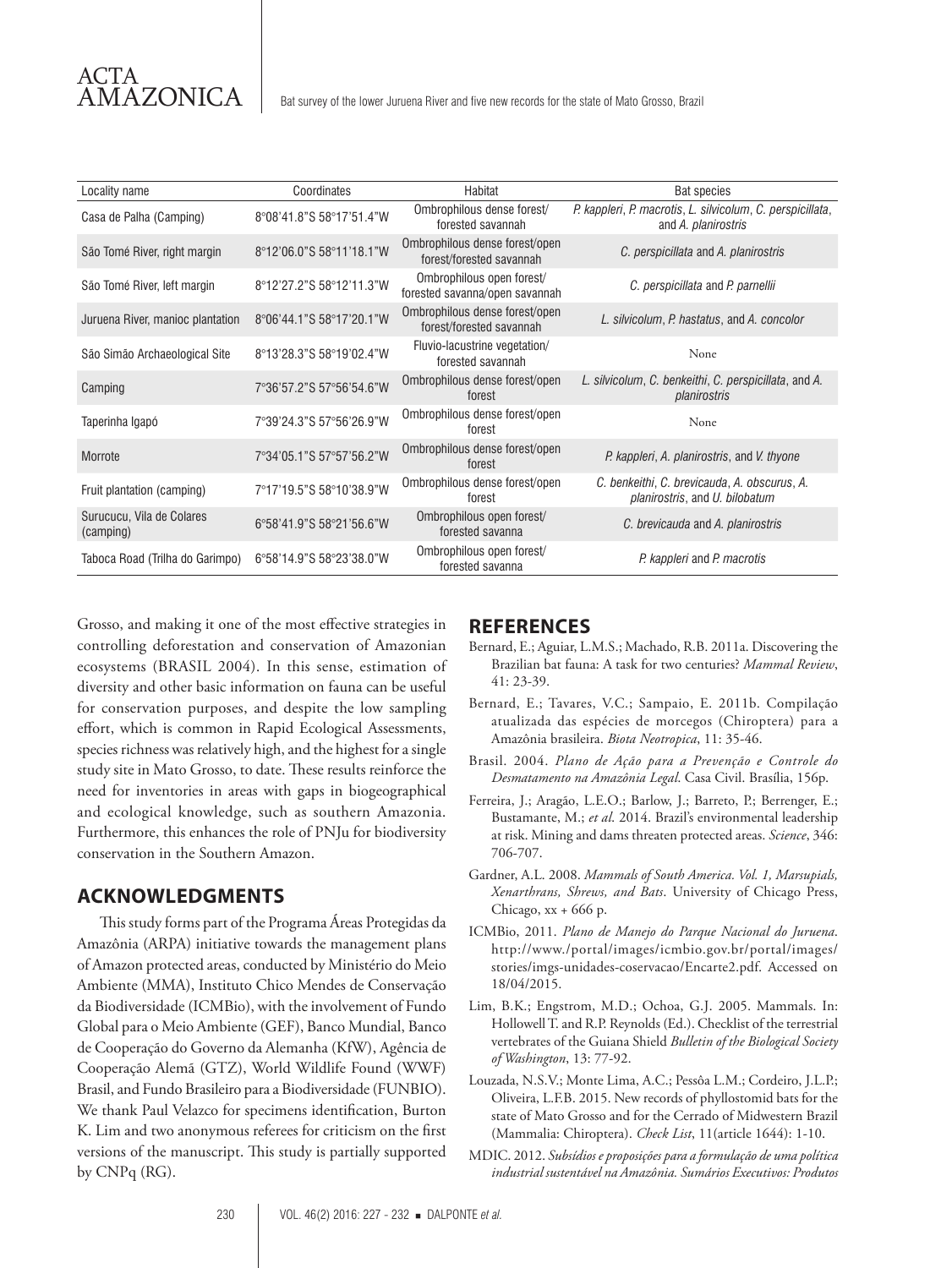*2-3-4-5*. Ministério do Desenvolvimento, Indústria e Comércio Exterior, 153p.

Miranda, J.M.D.; Zago, L.; Runio, M.B.G.; Bernardi, I.P. 2015. Morcegos (Mammalia: Chiroptera) da região do médio Rio Teles Pires, sul da Amazônia, Brasil. *Acta Amazonica*, 45: 89-100.

ACTA

**AMAZONICA** 

- Miranda-Ribeiro, A. 1914. Zoologia. *Comissão de Linhas Telegráficas e Estratégicas de Matto Grosso ao Amazonas*. Hoehne, Rio de Janeiro 17 (Anexo 5): 1-49.
- Nogueira, M.R.; Lima, I.P.; Moratelli, R.; Tavares, V.C.; Gregorin, R.; Peracchi, A.L. 2014. Checklist of Brazilian bats, with comments on original records. *Check List*, 10: 808-821.
- Santos, R.R.; Irgang, G.V. 2008. *Relatório do Meio Físico para o Plano de Manejo do Parque Nacional do Juruena. Estados de Mato Grosso e Amazonas*. Instituto Centro de Vida. WWF-Brasil. Instituto Chico Mendes de Conservação da Biodiversidade, 324p.
- Sikes, R.S.; Gannon, W.L.; Animal Care and Use Committee of the American Society of Mammalogists. 2011Guidelines of the American Society of Mammalogists for the use of wild mammals in research. *Journal of Mammalogy* , 92: 235-253.
- Simmons, N.B.; Voss, R.S. 1998. The mammals of Paracou, French Guiana: a Neotropical lowland rainforest fauna part I. Bats. *Bulletin of the American Museum of Natural History*, 237: 1-219.
- Velazco, P.M.; Gardner, A. L.; Patterson, B.D. 2010. Systematics of the *Platyrrhinus helleri* species complex (Chiroptera: Phyllostomidae) with descriptions of two new species. *Zoological Journal of the Linnean Society*, 159: 785-812.

Recebido em 12/03/2015 Aceito em 04/09/2015